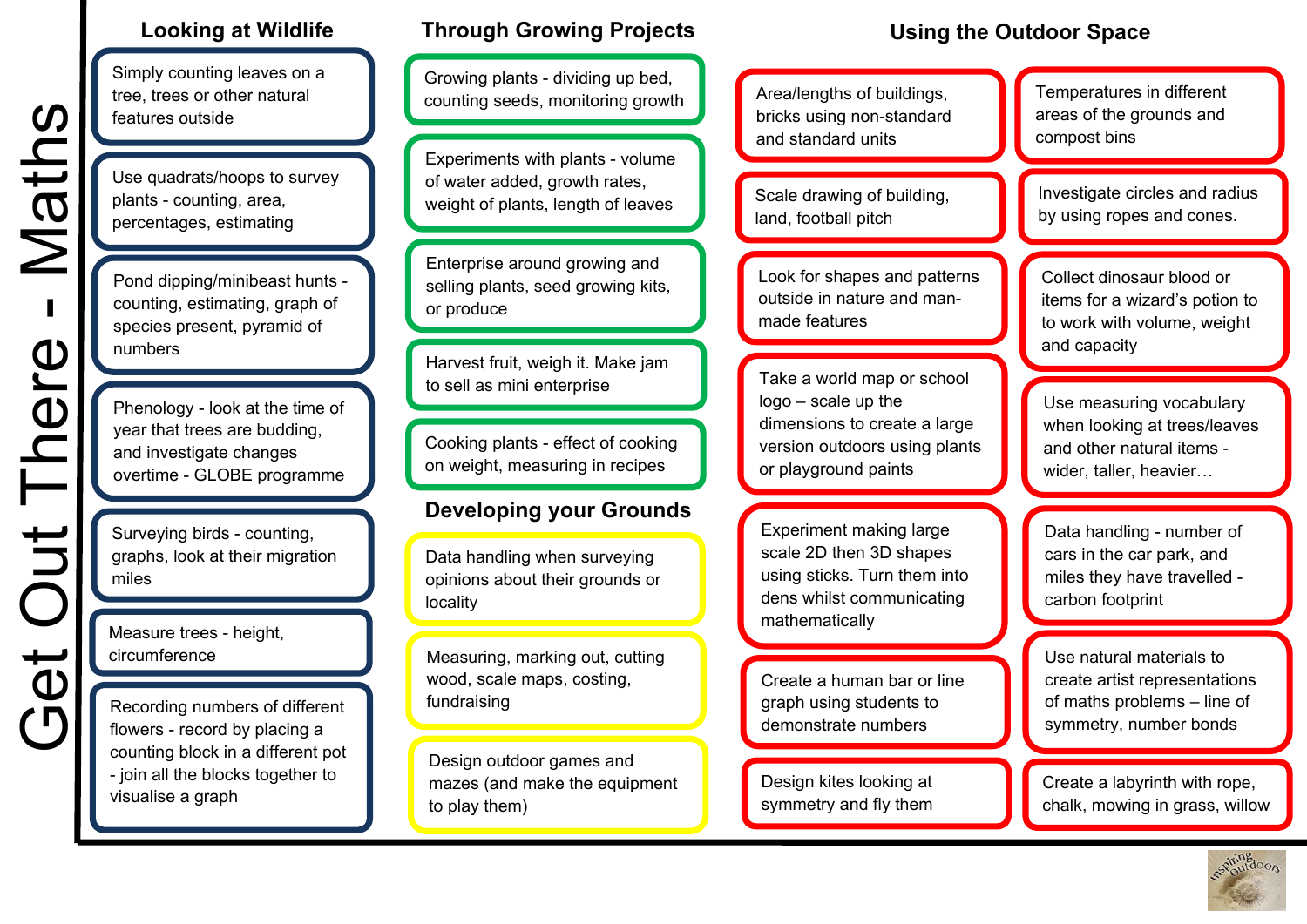Observe wildlife as a stimulus for descriptive/creative writing

Observe the features and movement of minibeasts and act out - Big Bug Ball

Observe an animal eg an ant, and write a 1<sup>st</sup> person account of a da y in their life

Create an enchanted wood write a story or a trail on wooden boards

Get Out There - English

There

 $\frac{1}{2}$ 

 $\overline{\mathbf{\theta}}$ 

nglish

 $\mathbf{L}$ 

Create a literacy trail about organisms in your grounds what am I? poems,

Observe seasonal changes and create an illustrated diary

Investigate medicinal properties or foraging guide of hedgerow plants - create leaflet or trail on Aurasma /QC codes

Comparative language skills looking at trees - taller, wider

### **Looking at Wildlife Developing your Grounds Using the Outdoor Space**

Interview people about their ideas for developing the grounds & write newspaper/ newsletter articles

Persuasive writing to governors /headteacher

Letter writing to parents and companies for donations and labour to help develop grounds

### Create word walls

Debate issues in the school grounds ie playgrounds rules, or create a debating bench/space

Create a stimulating outdoor space to encourage creativity

Write press releases, blogs and web pages about progress

Develop questionnaires to survey opinions of the grounds, and changes to be made

Build a storyteller chair/area

Find a quiet space to read

Develop an outside stage for drama productions – create mural backdrop

List writing - inventory of playground equipment

Create journey sticks to record a nature walk & use to stimulate group and individual storytelling, then writing

Use sounds outside to help with descriptive writing

Write a 1<sup>st</sup> person account of a water droplet going through the water cycle

Develop communication skills via team building games

Create immersive learning zones – hide a bluetooth speaker for audio and create backdrops for visual. Use to stimulate creative writing.

Encourage imagination play with stick people or small world characters; develop outdoor storyboards of their adventures

Sit by a pond and imagine being a character from an historical period returning from a voyage

Design playground games, teach others then write a set of illustrated instructions

Hide letters/ words for sentence construction. Use sticks, stones as punctuation.

# **Through Growing**

Write a diary about the progress of your growing area

Learn new vocabulary with regards to gardening

Write instructions for planting and recipes

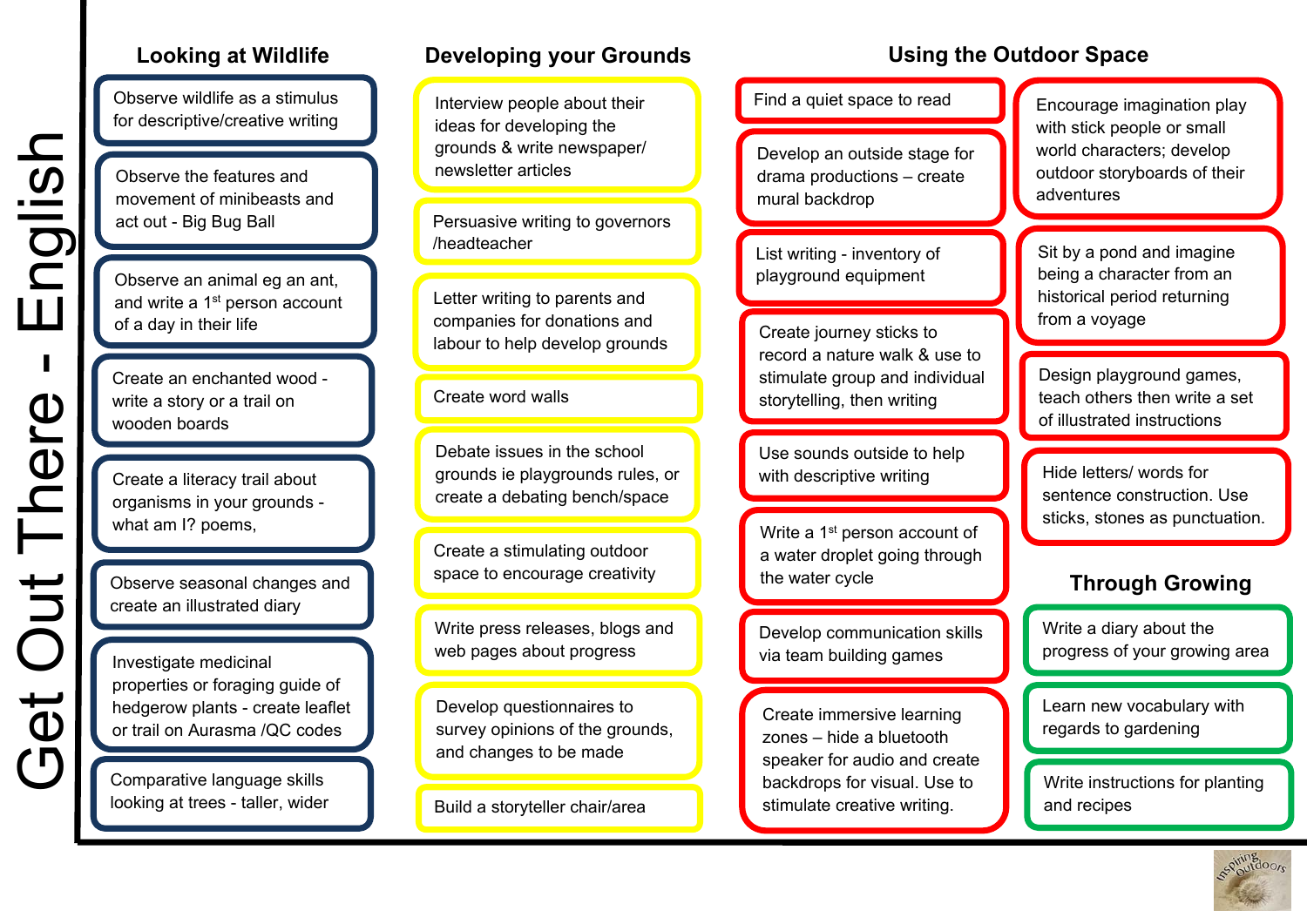Identify plants in the grounds & locality using & developing keys. Create labelled ID walk or leaflet

Investigate distribution of plants/ animals in microhabitats through the seasons - use counting, quadrats/ hoops, pit fall traps

p or describe what you find

Play food chain games

Create giant models or a mural of a plant to name its parts

Set up experiments giving plants different conditions including different nutrients

Investigate the lifecycle of pests, and ethical ways to control them

Build dens to understand the need for shelter, warmth, then design & create homes for different animals

Record birds, relate seasonal changes to migration

Investigate the needs of plants and animals. Design/develop habitats to increase biodiversity esp. of pollinating insects

Set up different habitat piles to investigate the preferences of different invertebrates

Investigate lichen on a tree and relate to pollution levels

To demonstrate that plants need sunlight, cover areas of grass in a pattern for a week

Look for fossils in walls or stones used in buildings

Carry out exercise challenges

Describe properties of materials outside, investigate best material to waterproof a den – test with a bucket of water!

antimals in microfiable the mediator of plants in microfiable and the seasons - use counting.<br>
The seasons - use counting.<br>
The seasons - use counting.<br>
Minbeast Hunsingheon Dipping -<br>
Mindbeast Hunsing-Rond Dipping -<br>
Min Observe evaporation, condensation, melting & freezing outside, Create a weather station & chart seasonal changes

Look for different materials around your grounds and discuss their use

Investigate thermal insulation by taking liquids, toys or students dressed in different materials outside and comparing temperatures.

Identify soil samples and separate using sieving, filtering, evaporation

Irreversible changes of toasting bread & p o pcorn on a cam pfire

Set up a compost bin to teach about decomposition including irreversible changes, taking temperatures

Sit on skateboards down ramps onto different surfaces

Investigate forces & levers using outdoor toys & garden equipment, and set up pulley systems on trees

Set up sound tubes and use to teach how sound travels

Role-play the solar system or paint it on the playground

Create large scale catapults to demonstrate levers

Investigate electricity using solar powered cars

Create a sundial using principles of light & shadows

Investigate shadows & how they change during the day

Identify rocks used in building the school and features around it - describe their different properties

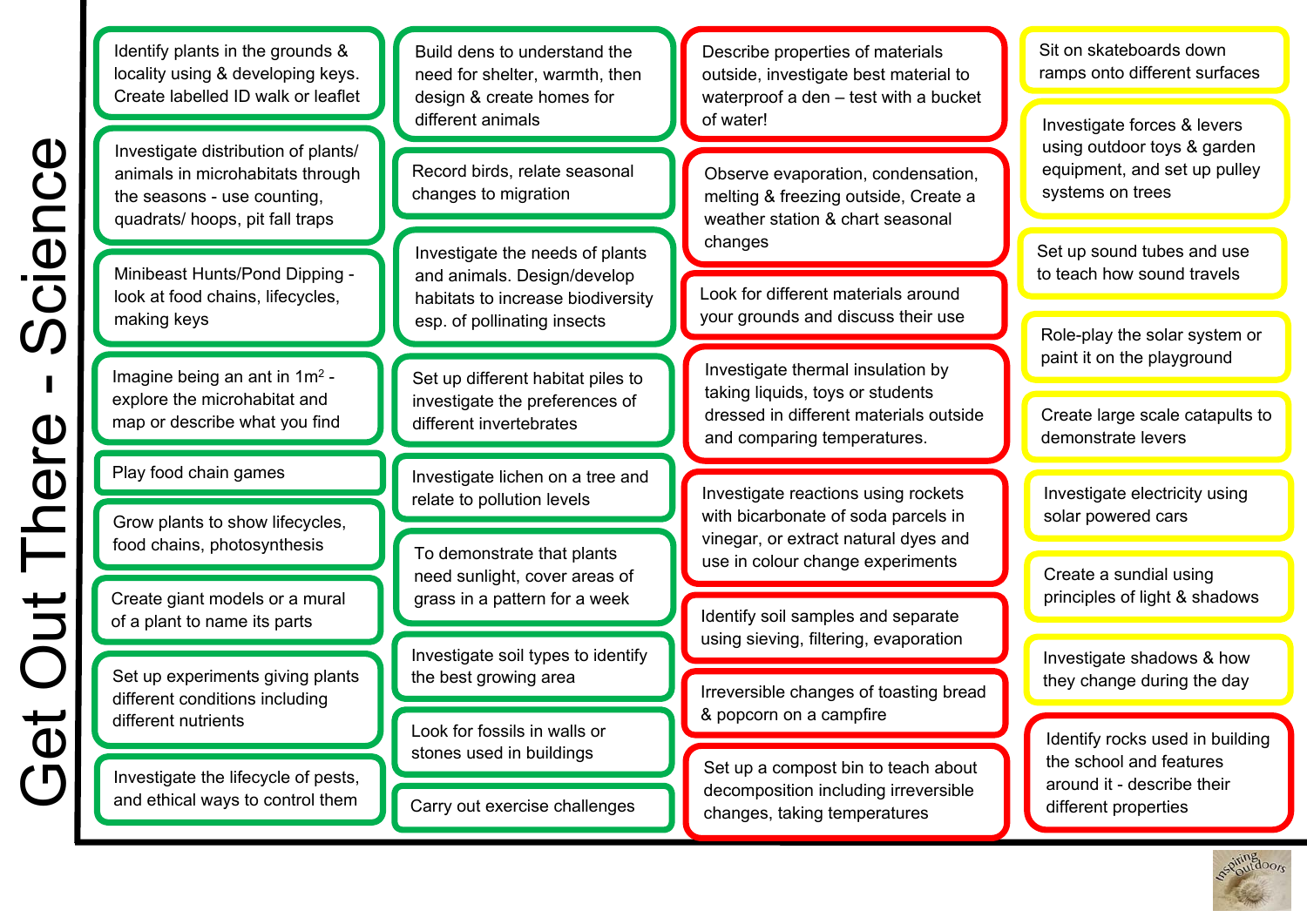Use aerial photos from Google Earth to identify parts they like and dislike about their grounds.

Survey peoples' thoughts about their school grounds and investigate what they would like to be improve

Investigate microclimates to decide the best place for seating

Get Out There - Geography

There

Out<sup>-</sup>

 $\vec{\theta}$ 

 $\overline{C}$ 

Seography

Make a scaled plan, sketch or model of the grounds and changes they would like

Express their views about litter in the grounds

Create a large scale world map and map of UK on the wall or playground

Compare their grounds to those of other schools

Keep a weather diary and set up a weather station

Investigate microclimates around the grounds

Register with the GLOBE programme to compare your weather, climate and other features throughout the world

Observe different cloud types and learn to predict the weather from them

Play games to learn compass/cardinal points

Play games around grid references and map work

Set up an orienteering course in the grounds to develop map and compass skills

Make a scaled map of the school building or grounds including a key

Role play the water cycle or create a mural to depict it

Use a greenhouse to demonstrate the water cycle

Build a temporary hydrolab (tray, sand and water) to demonstrate river systems

Observe birds in the grounds and investigate the countries they have migrated from

Investigate the habitat/climate of your grounds and compare it to other habitats/climates around the world

Investigate the types of rocks used to build the school

Explore the geology in the school grounds and locality

Identify areas in the grounds that flood after lots of rain, and discuss why and how to stop it

# **Developing your Grounds Through Grounds** Using the Outdoor Space Through Growing Projects

Investigate soil types and the best place to set up a growing area

Learn about food miles of the food they eat and the global impact of this compared to growing their own

Investigate the food miles of their hot school meals and look at using their own produce to supplement it

Compare growing conditions of other countries and investigate plants that could be transferable to your grounds

Create a Keyhole Garden and use Send A Cow resources to investigate geographical features of a country in Africa

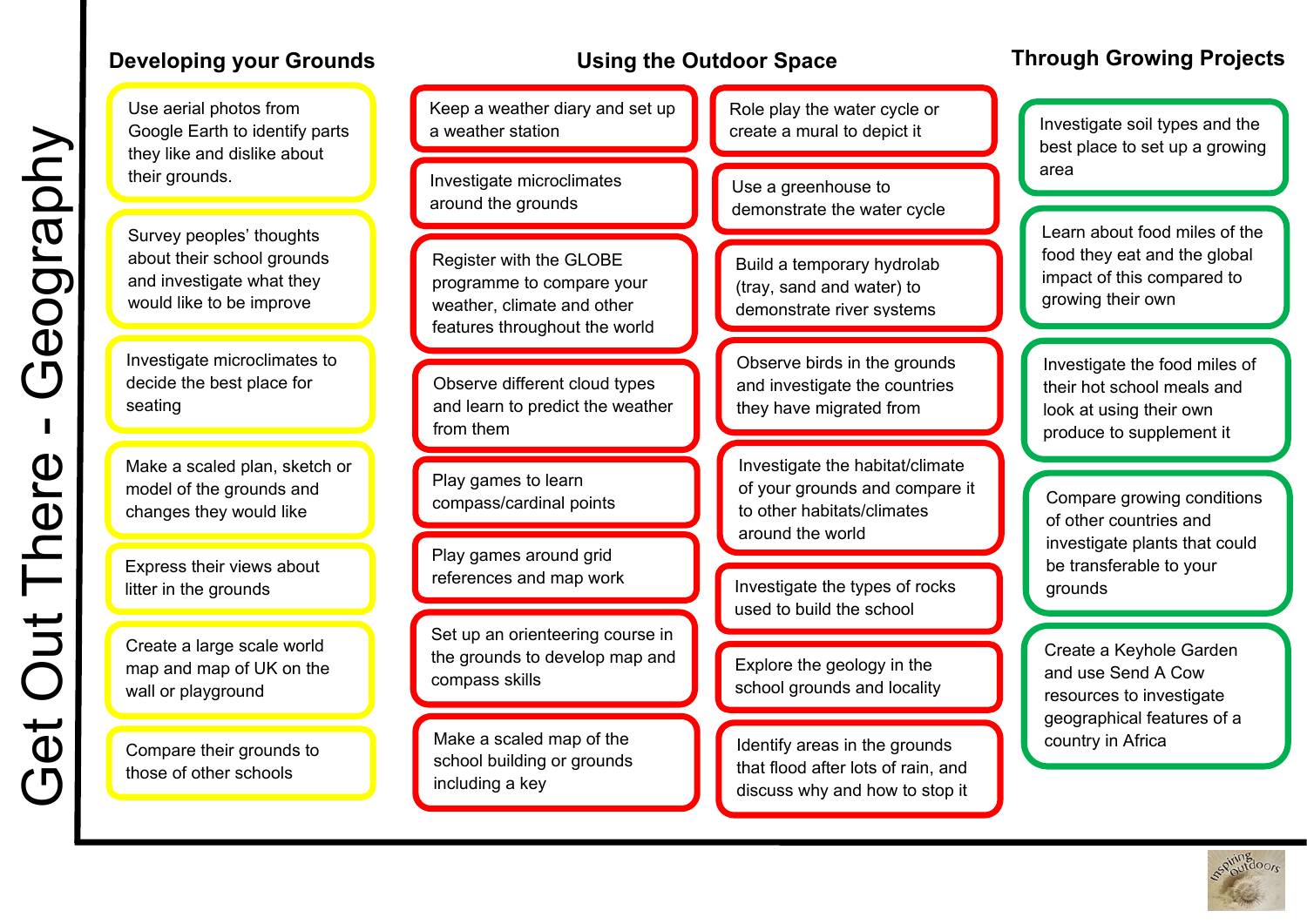Build large scale catapults and target 'castles' made from cardboard boxes. Link to science on forces

Build a model of Hadrian's Wall or a roman road

Mark out a typical Viking village or castle design in the grounds

Look at ancient building materials - build a typical Viking shelter or other ancient building using mud, lime

Create a memorial to war heroes in your area, or other famous people

Create a mini Stonehenge to be used as a reflection space after re-enacting life in the

Create a model Pudding Lane and set fire to it

## **Developing your Grounds Through Growing Projects Construent Controller Cutdoor Space**

Dig for Victory - create a World War 2 garden (combine with a bomb shelter and air raid sirens). Use Bluetooth speakers to play sound of the blitz to fully immerse your students

Create wartime menus from their growing plot and cook them

Investigate other Victorian gardens in your area and use ideas for your own projects

Grow a British Empire Victorian Garden - learn where the different plants we have come from

Invite elderly residents in to support growing projects and discuss the war and what it was like living without computers etc.

Bronze Age **Create a garden with medicinal** plants used by Florence Nightingale

Research Viking raids, build dens and try to raid each other's 'villages'

Sit in a wooded area and imagine being a character from an historical period

Sit by a pond and imagine being Christopher Columbus returning from a voyage. Write about your experiences

Create model Viking ships and float them on your pond (or paddling pool)

Re-enact famous battles or events on the school playing field ie Gunpowder plot

Re-enact the ancient Olympic Games in the grounds

Re-enact roman battles – learning defensive shield moves

Archaeological digs - bury broken objects in the sand pit or on waste ground. Excavate, clean and catalogue findings

Research history of school and local area - look at architectural features for clues

Use the space in the grounds to act out a famous family tree or mark it in chalk on the playground

Research famous people from the past, place the famous people in a story telling chair and interview them about their lives

Research about historical playground games, write up the rules and play them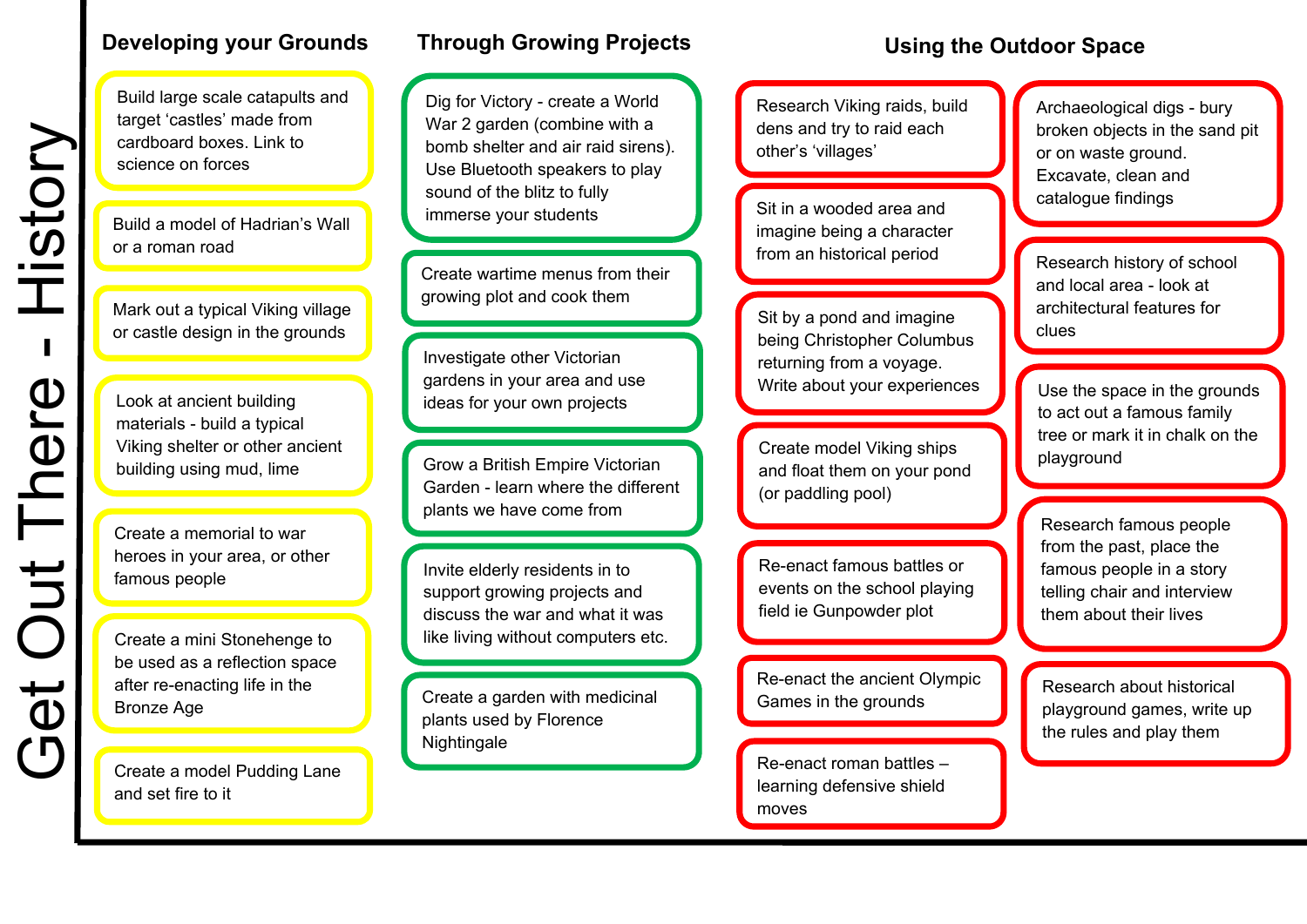y ta pe

Extract natural dyes from berries, grass, beetroot, red cabbage by leaf whacking or just crushing. Dye different materials inc. felt making

Sketch their favourite part of the grounds as a landscape, or sketch/ paint close-u p work

Sketch views of/from different locations in the grounds; outside in, and inside out

Use natural materials to create a scene - either abstract or along a theme

Weave different materials to brighten up a fence

Use vegetables and flowers to develop beautiful beds

Design and build scarecrows, bird scarers or other pest deterrents

Design and paint murals friendship walls, buddy stops, welcome signs or just art walls

Create mosaics on walls/table tops, or paint tiles to place as a welcome si g n

Design playground markings and paint them

Research Environmental Art, look at artists like Andy **Goldsworthv** 

Create ephemeral art in your grounds reflecting the different seasons

Observe different architecture and design a minibeast home in their favourite style

Using chalk & mud create aboriginal/cave man images on the playground or wall

Commission an artist to work with students to design and create sculptures or other features

Use digital cameras for closeup and distance photography

Use digital filming to record a movie in or around the grounds